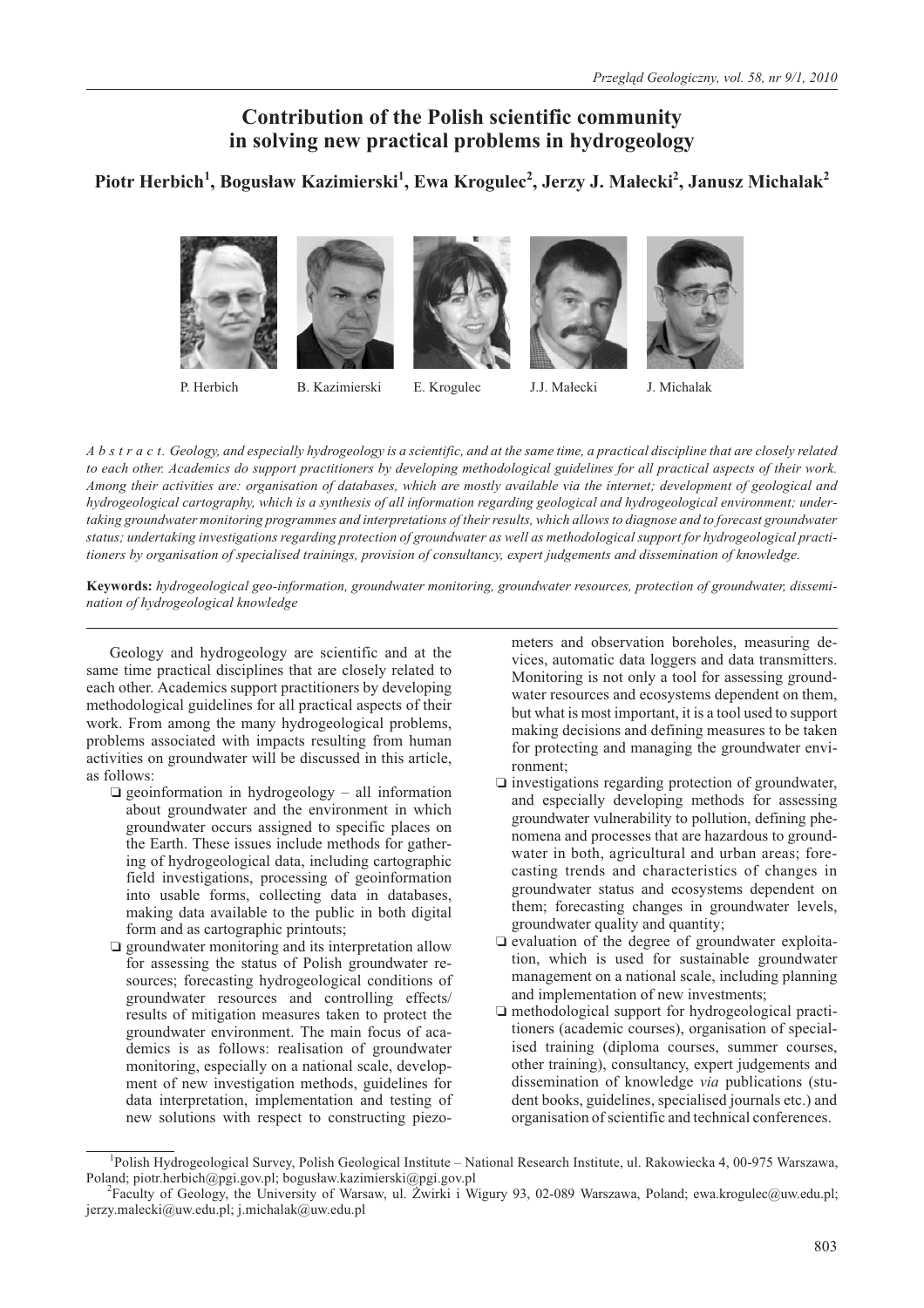### **Geoinformation in hydrogeology**

The fact that information is of exceptionally valuable merit is indisputable and one can devote much effort and money to getting reliable information. However, another fact that about 80% of information is referenced to a specific place on the Earth is not that obvious for many of us. Passing over that geospatial aspect of a large amount of information makes the information poorer. This impoverishment results from missing the possibility of undertaking spatial analyses of relationships between various phenomena and various processes. At present, one can observe important changes in approach to these issues – geospatial aspects of data are no longer omitted and the entire field of these issues is covered by a new scientific field named *geomatics* or, in different cultural regions, it is called *geoinformatics*. The basic element of the paradigm of this new discipline is the concept of *geoinformation*, which is understood as *organized data assigned to specific places on the Earth*.

In the Earth sciences including hydrogeology, almost 100% of data is geoinformation with geospatial attributes. This fact does not raise any doubts among hydrogeologists, which is proved by the development of hydrogeological cartography and the progress made through numerous achievements in this field, for example the creation of the hydrogeological map of Poland in the scale of 1 : 50 000. Other examples of this kind are hydrogeological databases in which geospatial attributes in the form of coordinates are the most basic attributes.

When observing changes that happen with passing time, one can conclude that traditional *paper* cartography and conventional relational databases no longer fulfil our requirements in this field. Relational database management systems allow selective extraction of information stored in these databases by using the SQL language; however, the spatial aspect is only marginally taken into account in these cases. It is much more widely used in cartographic work. However, a paper map is only a hard copy of a static (frozen) set of geospatial data and this allows very limited spatial analyses and is not appropriate for further processing.

A very significant example of changes that one could observe over recent times was the application of geoinformation systems (such as GIS) for editing paper maps. The present computer techniques used in these cases allows the improvement of editing work and the possibility of obtaining much better results than when using traditional methods. However, a *final product* obtained using computer technologies, despite its attractive appearance, does not differ much from old maps. Apart from that, after each editing process, usually troublesome *post-production leftovers* are produced. This is not the case in the digital mapping process where the *troublesome leftovers*, including geospatial information, are often more valuable than the *final product* itself. However, such surprises are less common these days and at present, there is a high demand for digital geoinformation, which increases every year. There is an increasing demand for not only better quality of data (precision, spatial resolution and spatial extent) but also for thematic variability. In many cases, a 2D geological map of surface deposits is not enough and a 3D model of geological structure is required. Good examples of the requirement for variable hydrogeological data are numerical groundwater flow models.

Every person that has prepared at least one such simple model knows that in these cases various data are always missing. The list of input data necessary to produce such a model is long, starting from information regarding the geological structure of a given hydrogeological unit and finishing with parameters describing the characteristics of ground surface necessary for establishing recharge by infiltration. Especially difficult is the case of modelling for the determination of changes in groundwater conditions which have an impact on the environment caused by humans and inversely, impacts of various environmental activities on groundwater conditions. The processing of such an amount of thematically variable data, usually presented in different forms, into a format required by programs simulating groundwater flow is possible only when all data are in digital form and organised according to a specifically defined structure based on a conceptual model (Michalak, 2003b). Based on past analyses it is apparent that hydrogeology requires not only hydrogeological data but also data from many other disciplines and not only from within the scope of Earth science. It is also apparent that geospatial hydrogeological data in a digital form are required by many other fields of human activities, practical and scientific.

Hydrogeology belongs to these disciplines that not only use geoinformation but also create geoinformation for their own use and for other disciplines. Such a role requires specific means that allow the following:

- collecting geospatial hydrogeological data, including field cartographic works and encoding them into digital forms,
- $\square$  processing geoinformation into a usable form,
- archiving geoinformation, mainly in databases but also in variable registers and repositories,
- and, what is most important, making it available for the public, both in digital and paper forms.

Indispensable in that matter is geomatics knowledge, technical tools, which are well equipped in professional software laboratories and servers as well as financial means and adequate administrative structures. These are various aspects; however, in all of the above matters success can be reached only thanks to rational rules of law. Reaching a solution for the above problems is not possible without developing methods for making hydrogeological geoinformation available by using modern distributed processing technologies. This issue is especially important and urgent because this is essential for undertaking environmental impact assessments regarding variable economic and social activities.

Such a position was legally expressed in the European Union INSPIRE Directive (2007/2/EC) that establishes the European Spatial Data Infrastructure – ESDI, dedicated mainly to environmental issues in which hydrogeology plays a significant role (Michalak, 2003a). Article 1, paragraph 1 of this document says: *The purpose of this Directive is to lay down general rules aimed at the establishment of the Infrastructure for Spatial Information in the European Community (hereinafter referred to as INSPIRE), for the purposes of Community environmental policies and policies or activities which may have an impact on the environment.*

The general architectural and functional concept of the ESDI is presented in Figure 1. Three annexes to the INSPIRE *Directive* define a detailed thematic scope for geospatial information, in which hydrogeology plays an important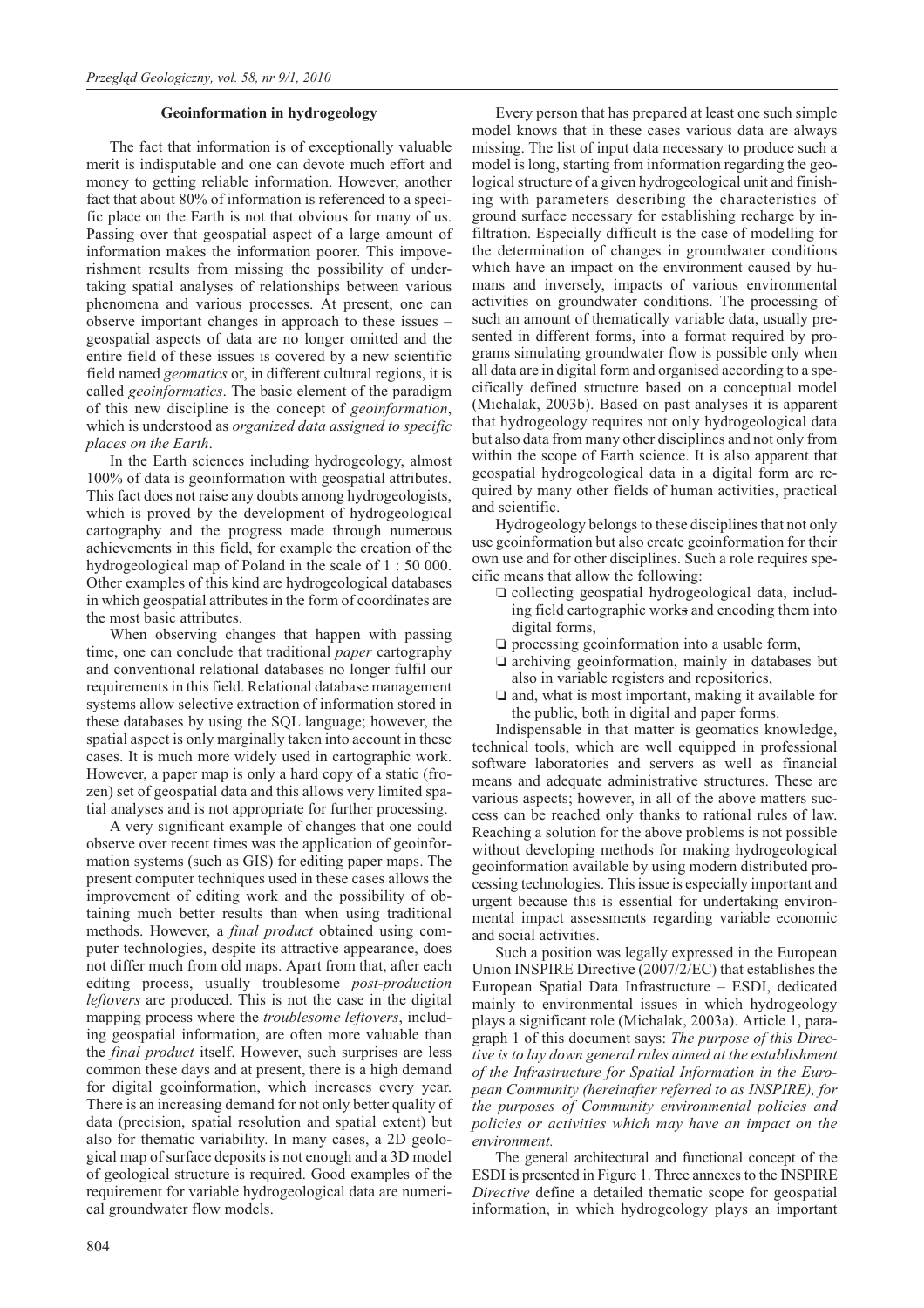

**Fig. 1.** The general concept of the ESDI structure. Streams of information that come from data loggers, after processing, connect with information gathered in archival data bases, from laboratories, computer simulations and many other sources. As a result, a common stock is created that is required for undertaking analyses and decisions with regard to environmental impacts resulting from various activities (Michalak, unpublished)



**Fig. 2.** The general concept of a prototypic element of the Polish ESDI structure regarding hydrogeology. The initial phase comprises two elements: e-PSH geoserver that is run by the Polish Hydrogeological Survey and an experimental cascade geoserver OakHills that provides geospatial data collected from other servers, mainly the e-PSH and Ikar (Michalak, unpublished)

role. Within 34 themes defined in the *Directive*, hydrogeology is included in 9 of them, as follows: hydrography, protected sites, geology, utility and governmental services, environmental monitoring facilities, production and industrial facilities, area management/restriction/regulation zones and reporting units, energy resources and mineral resources.

From the above, one can conclude that the INSPIRE *Directive* is a great challenge for the hydrogeological community, in terms of research, practice and especially in administration. Over the years of 2010–2011, detailed specifications regarding the themes of Annex II will be defined including theme II/4 – Geology. These specifications define a detailed scope for thematic data, their structure and forms. What will be in these final specifications will govern the usability of hydrogeological geoinformation that will be made available under the INSPIRE infrastructure (Michalak, 2009). Within multinational teams of professionals working on detailing the scopes of information with respect to hydrogeological data, Poles are very active. One of their initiatives is experiments and research conducted in the Laboratory of Modelling and Geomatics at the University of Warsaw (LMiG UW), focused on defining optimal solutions for interoperational technologies of distributed geospatial information systems including development of software and structures of processed data. Research is oriented towards the conformity of solutions to the specifications of the Open Geospatial Consortium (OGC), ISO 19100 standards and ultimately to the technical guidelines of the INSPIRE *Directive* (Michalak, 2003c). This work is carried out in cooperation with the Polish Geological Institute and the General Directorate for Environmental Protection as these institutions are legally bound to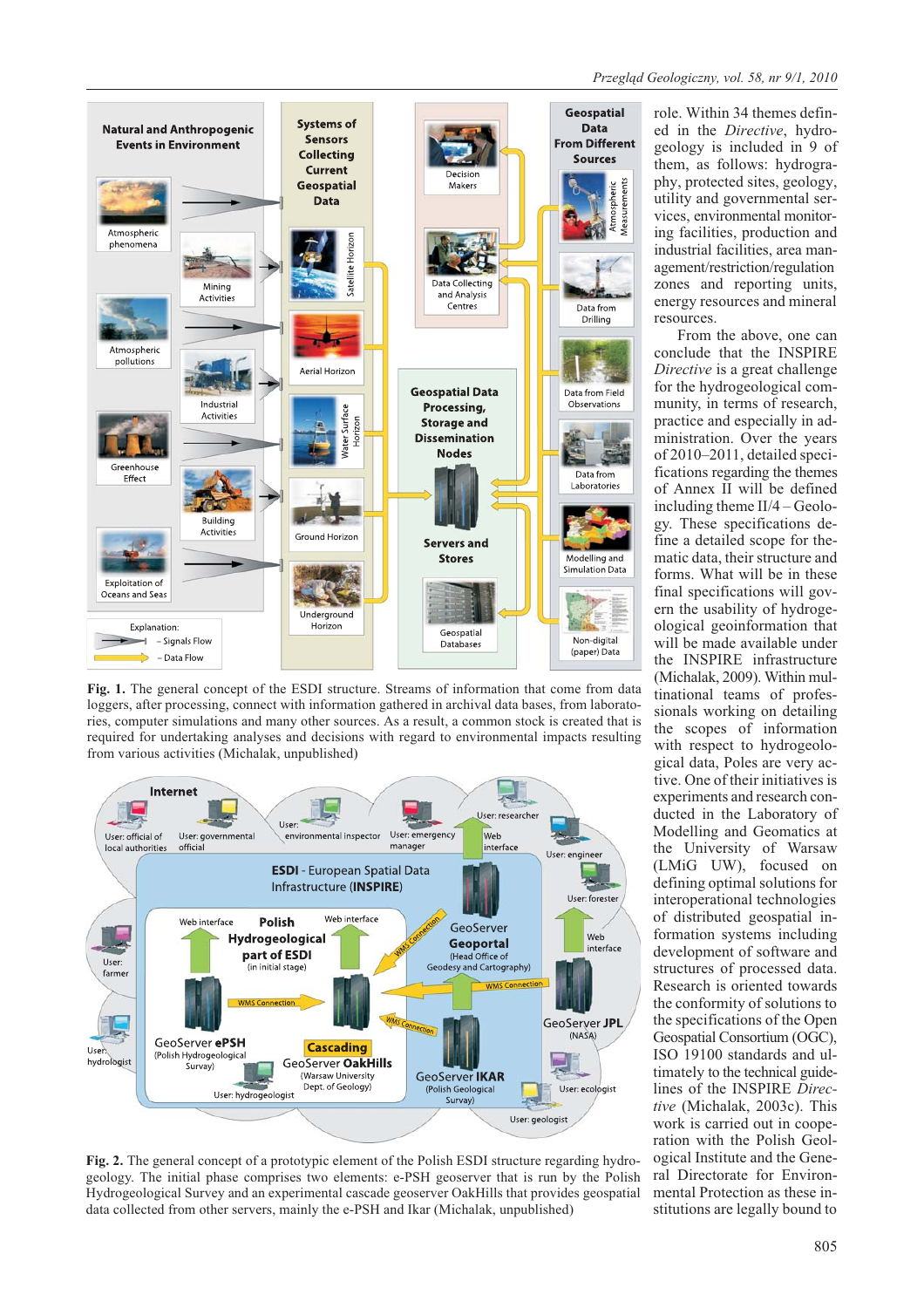conduct work regarding the hydrogeological and environmental infrastructure. This cooperation resulted in creating a prototype of a geoserver, the Internet server for geospatial data. The general concept of the server is presented on Figure 2. When this geoserver reaches its operational maturity, it will be a model for other components of the Polish environmental geospatial information infrastructure feeding into the INSPIRE.

At the present stage of development of the INSPIRE infrastructure, works is focused mainly on working out technologies for discovering geospatial data – CSW standard (*Catalogue Service Web*) and for viewing geospatial data sets – WMS standard (*Web Map Service*). For both these cases it is possible to use a cascade geoserver technology that, in relation to other servers, plays the role of a client and at the same time is a server for other clients *via* both the web interface and through the WMS standard. Such a technological solution was used for the OakHills geoserver created in the Laboratory of Modelling and Geomatics at the Faculty of Geology, the University of Warsaw. The map that is visible in the window of the web browser (Fig. 3) is composed of 13 layers that come from five separate WMS geoservers: e-PSH (www.psh.gov. pl/epsh, PGI-NRI, Fig. 4), Ikar (PGI-NRI), CubeWerx (Canada), JPL (NASA) and its own data stored in the OakHills geoserver (LMiG UW).

The OakHills geoserver is a prototype which is the first Polish geoserver that fulfils many requirements of the INSPIRE *Directive* technical specifications. Among other things, it gives a possibility to choose a coordinate reference system from a list of six different reference systems defined in the Directive specifications. Another functional characteristic of the geoser-



**Fig. 3.** Web interface of the OakHills geoserver for users use a web browser for viewing maps. Specific map layers come from four separate geoservers: OakHills – University of Warsaw, cascade data from the e-PSH server – Polish Geological Institute, cascade data from the Ikar geoserver – Polish Geological Institute and cascade data from the CubeWerx geoserver – Canada (Michalak, unpublished)



**Fig. 4.** Web interface of the e-PSH geoserver dedicated to users that use a web browser. The geoserver is run by the Polish Hydrogeological Survey and provides a web browsing service in a WMS standard for more advanced users or other servers operating the cascade system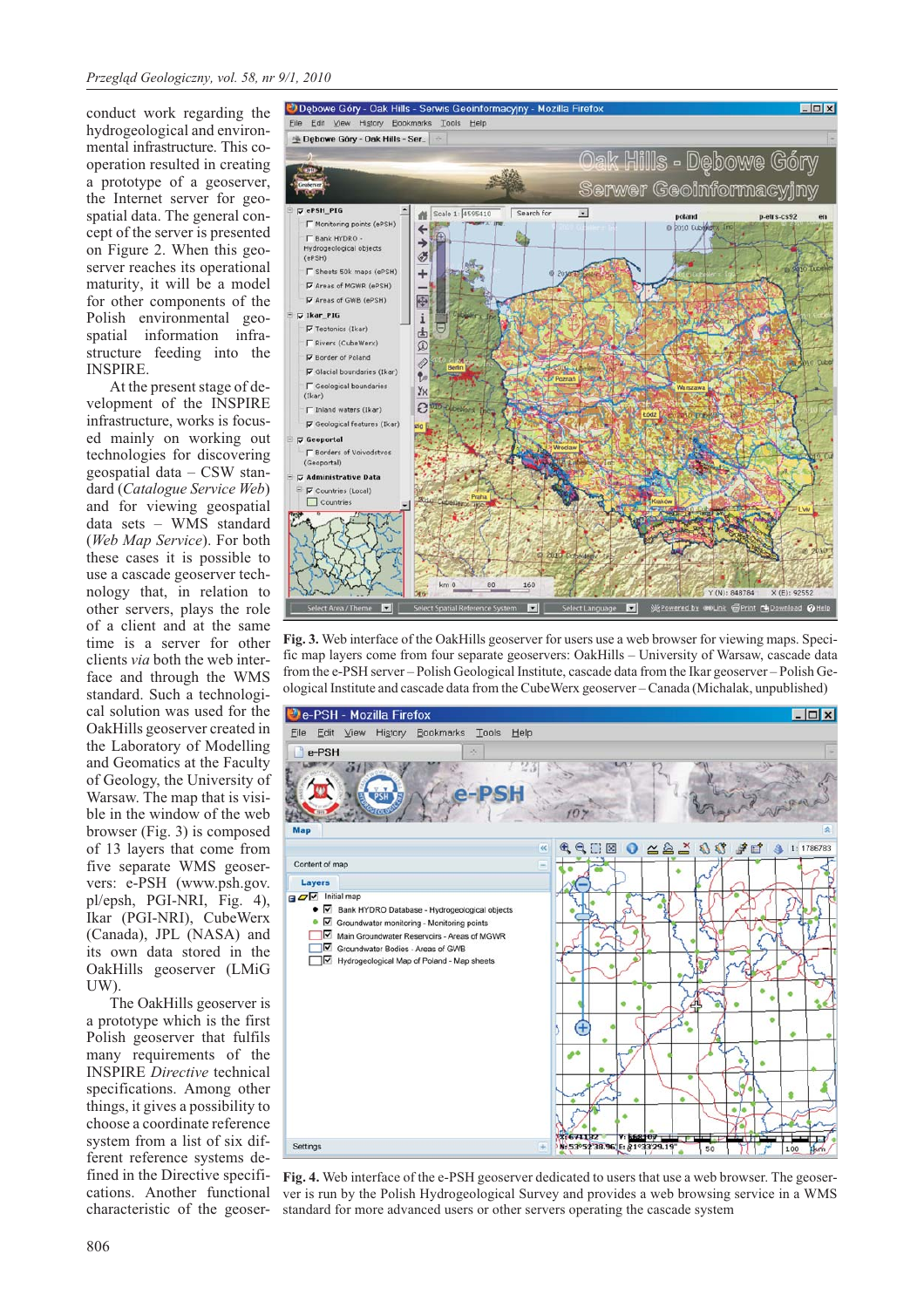ver is an option to choose the interface language out of 22 languages including most European Union official languages.

It is worth noting that all software components of the server are *Open Source* software. Such a status of system components means that they are free of charge and this means that they can be unlimitedly installed in various institutions and be used for various needs, the only expense being the cost of hardware. Such software can be easily modified and developed, which is very important when it is used for solving specific problems which have never been solved before. All advantages of open source software do not raise any doubts and for that reason the EU policy clearly points out the necessity of using applications based on *Open Source* components, especially for the major European initiatives such as the INSPIRE infrastructure.

The present functionality of the OakHills geoserver is a result of the first phase of research which will be continued. The majority of further work will focus on the implementation of services for downloading data from the geoserver used for hydrogeological and similar projects. The technological base in this case will comprise the following services: WFS (*Web Feature Service*) for downloading data regarding selected features (objects) or selected collections of features and as well WCS (*Web Coverage Service*) for continuous data that describe geospatial variability.

### **Groundwater monitoring and groundwater status assessment**

Groundwater monitoring and results of its interpretation in regional and local scales provide a diagnosis of groundwater status and allow hydrogeological conditions to be forecast and measures taken to protect the groundwater environment to be controlled. Undertaking groundwater monitoring programmes, developing new methodologies for work, making rules for interpreting groundwater data, introducing and testing new solutions for constructing groundwater monitoring points, measuring devices, automatic data loggers and data transmitters is the domain of scientific communities. At present groundwater monitoring is not only a tool for assessing the state of groundwater resources and ecosystems dependent on them but, what is most important, it provides information for making decisions and defining mitigation measures with respect to environmental protection and management of groundwater resources.

The mission of the groundwater monitoring is to provide data for the following tasks:

- $\Box$  protection of groundwater resources from quantitative and qualitative degradation,
- $\square$  realization of tasks related to management and protection of groundwater resources,
- $\square$  protection of surface waters and terrestrial ecosystem dependent on groundwater resources,
- management of groundwater impacts resulting from economic activities and mitigation measures,
- defining management strategies and preparation of river basin management plans,
- fulfilment of national duties with respect to international cooperation including the EU,
- $\Box$  informing the public on the state of national groundwater resources.

The realisation and organisation of the groundwater monitoring programme in Poland have been adapted to the requirements of the EU directives. However, its specific features resulting from the distinction of the Polish geological and hydrogeological structure as well as years of experience in this matter have been retained. The monitoring is carried out in three spatial scales, i.e. national, regional and local. The major role is played by the national groundwater monitoring programme that covers the entire country and all groundwater levels that are important on a regional scale.

The national groundwater monitoring programme consists of undertaking measurements within the national groundwater monitoring network, obtaining information from other monitoring networks, data bases and archives. The organisational structure of the monitoring is presented in Figure 5. The majority of data come from measurements undertaken within the national groundwater monitoring network that covers the entire country (Fig. 6). This regards physio-chemical analyses undertaken within the qualita-



**Fig. 5.** The groundwater monitoring structure adopted for monitoring of groundwater bodies in Poland



**Fig. 6.** Localization of hydrogeological stations within the national groundwater monitoring network in Poland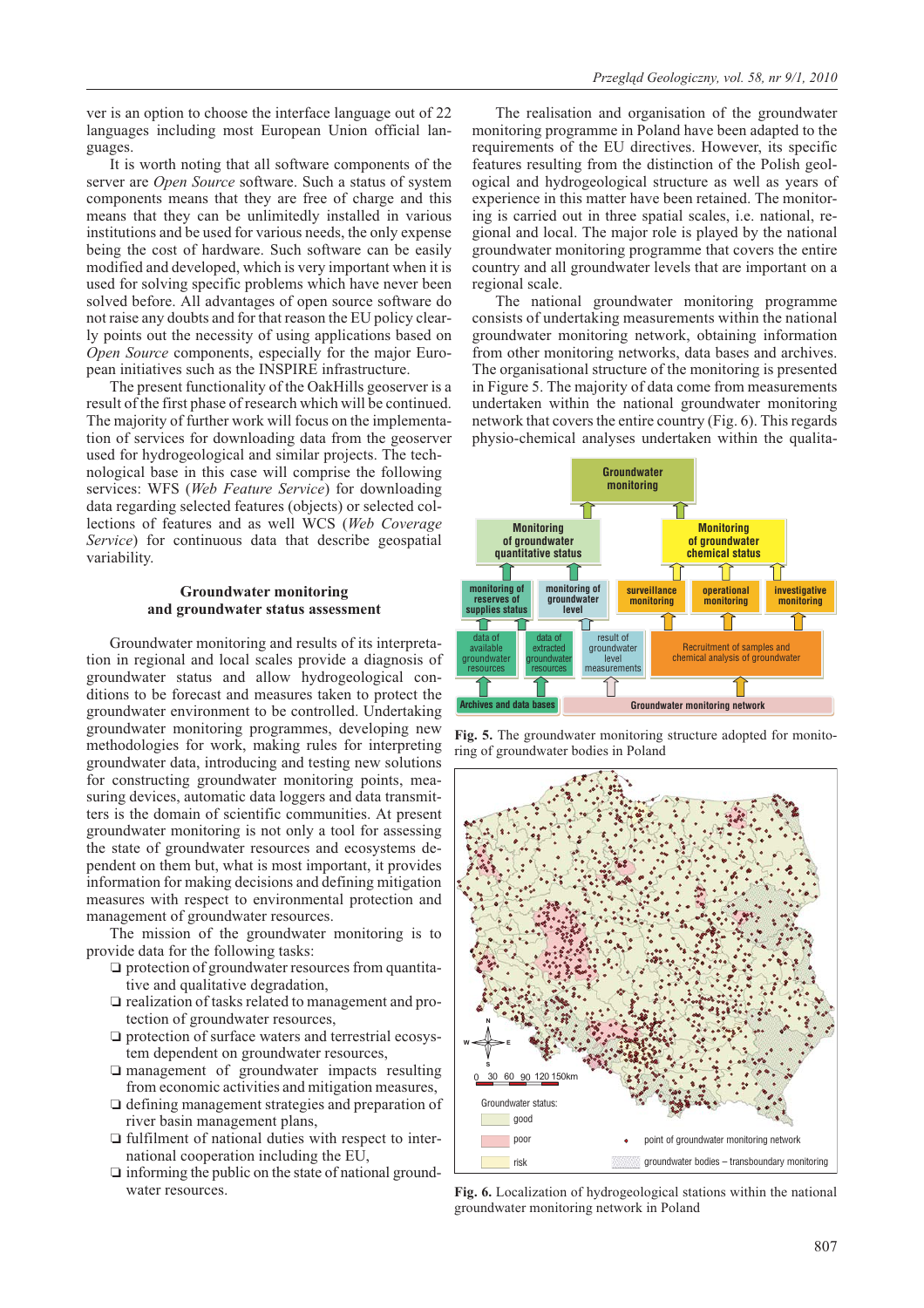tive monitoring as well as measurements of water levels and spring discharges within the quantitative monitoring. The remaining data originate from other data bases and archives – this refers to quantities of disposable resources and groundwater abstractions. At present the national groundwater monitoring network consists of some 1100 points including 830 points of water level and spring discharge monitoring stations; 790 surveillance monitoring points and 310 operational monitoring points. In some sampling points, measurements are carried out by automatic data loggers and data are transmitted directly into servers gathering the data. This allows the continuous assessment of hydrogeological conditions (Fig. 7).

Data gathered in the Groundwater Monitoring Data Base (MWP) contain the following information:

- $\square$  results of monitoring of water level and spring discharges (the oldest data are from 1966),
- results of groundwater chemical analyses (the oldest data are from 1991),
- data on groundwater exploitation volumes attributed to specific abstraction points,
- data on available resources attributed to specific groundwater bodies.

Results of this monitoring programme are processed within a standard scope once a month for groundwater quantity and once a year for groundwater quality. With respect to water level measurements, data interpretation includes defining the following: monthly, quarterly, 6 month (summer and winter), annual and long term water levels, presented with respect to mean water levels from previous observation periods and long term means. With regard to chemical measurements, groundwater quality assessment is done once a year and includes presentation of concentrations of specific parameters, classification of water quality with respect to national regulations regarding environmental quality standards and health regulations as well as defining the type of groundwater. Groundwater balance within units of groundwater bodies is undertaken once a year and this allows disposable groundwater re-

sources, groundwater abstractions and finally, the national groundwater reserves to be determined.

Results of standard procedures are archived in the Groundwater Monitoring Data Base (MWP) and are used for hydrogeological expert evaluations. These data are used for preparing official reports for the public administration at national and regional scales as well as for crisis management centres. These reports include:

1. *Announcements on the current hydrogeological situation* and *Forecasts of the hydrogeological situation*, prepared for infiltration and abstraction zones. These are undertaken quarterly or more often if necessary;

2. Information on the status of the groundwater environment;

3. Warnings of groundwater hazards – prepared only when required.

Results of groundwater monitoring are released to a broader public *via* the internet and publications. The Central Geological Archives of the Polish Geological Institute, on the basis of specific regulations, releases data gathered in the MWP to the administration, private companies, academic centres and to the public. Certain rules of law define groups of recipients to which these data are given free of charge and those to whom certain fee charges apply. This money is returned to the Treasury. These data are used for reporting the status of groundwater resources prepared for the EU Commissions, EEA and international and national organisations.

The following reports are distributed *via* the internet or publications:

- *Quarterly Bulletin of Groundwaters* published once every three months. Includes information on groundwater monitoring points, rules for interpreting monitoring results and results of statistical analyses of water levels and spring discharges (tables) and an assessment of the hydrogeological situation in a given quarter;
- □ *Hydrogeological Annual Report* published once a year; includes results of statistical analyses of water level measurements and spring discharges, results of chemical analyses (tables) and an assessment of the hydrogeological situation in a given year;
- announcements, forecasts, information and warnings – listed above in points 1–3 are published on the web page;
- results of groundwater monitoring undertaken by PGI-NRI, presented *via* the internet at e-PSH. Presents groundwater monitoring results in forms of tables, maps, charts and histograms.

The e-PSH browser gives a possibility to download files containing results of groundwater monitoring in a processed form (tables etc.) that are easily and attractively presented, which is a good way of publishing and popularising information on groundwater resources and ecosystems dependent on them.



**Fig. 7.** Schematic diagram of an automatic system employed for measuring and transmitting data from a hydrogeological station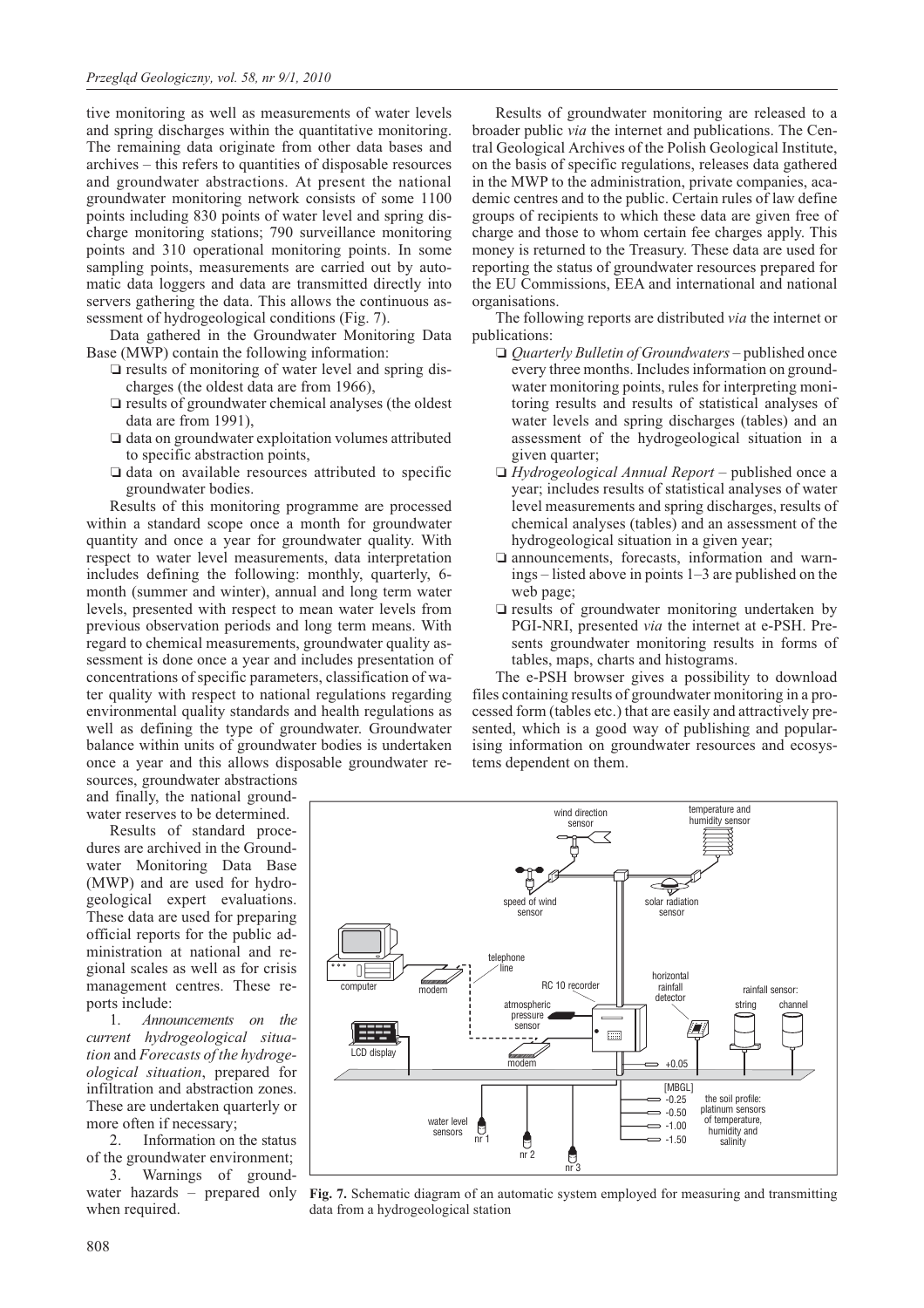Results of the groundwater monitoring and the assessment of groundwater status are broadly utilized by public administration. They are used when making decisions regarding the resource management and the protection of groundwater; undertaking projects in the field of water management and informing people about the general status of groundwater resources with respect to their quality and quantity. Informing people, in a professional and easy to understand way, about the actual state of the groundwater environment, in various water regions with variable anthropogenic pressures is an important element of the public consultation process. It reminds people that groundwater is the most valuable water resource for human consumption and urban use and that it requires the utmost protection offered by not only the public administration but by individual users as well.

#### **Research regarding groundwater protection**

Research in the field of groundwater protection is carried out at many parallel platforms in Poland, and includes methodological guidance documents and syntheses regarding assessments of groundwater vulnerability to pollution; guidance documents providing practical solutions, defining processes and structures that negatively affect water environments; methods for protecting and remediation of groundwater. The scope of work carried out in Poland, its results and future prospects are in line with the message of the *Water Framework Directive* (2000/60/EC) saying that water is not a commercial product like any other but, rather, a heritage which must be protected, defended and treated as such. Therefore, results and achievements of Polish research with respect to groundwater protection, apart from the important practical aspect, are important for their merits, pointing out and often commanding definite moves and measures to be taken, which will result in important effects that will be possible to be defined in future.

Research studies in a wide field of water protection in Poland are carried out using up to date methods that are acknowledged worldwide, commonly cited and adapted by numerous practical initiatives. Polish hydrogeologists participate in many international projects and consortia, in which they play leading roles. A spectacular case is the fact that even studies undertaken at brown field sites, which are often classified by the WFD in their groundwater status assessment as poor, allow conclusions to be drawn pointing out new, useful and applicable research methods or procedures for solving problems with respect to water protection to be proposed.

A good example among many studies associated with water protection is the successful work on developing methods for assessing groundwater vulnerability, which is one of the Polish bids, already being welcomed and often applied in practice within the international community of professionals. Vulnerability assessments allow trustworthy and objective opinions to be made for formalising conclusions and administrative orders, e.g. decisions regarding proposed localisations and development plans, planning documents, protection plans etc. Legal procedures regarding water protection, in the case of the realisation of an investment that could potentially impact the environment, require preparation of an environmental impact statement. Groundwater vulnerability assessments at regional and local scales, next to development plans, belong to the most

important instruments of environmental protection, which results from transposing the EU directives into the Polish law. Polish experience with that respect is important and, being continuously developed, it gains recognition worldwide. Especially important is the methodological aspect that can be used in developing actual procedures for assessing groundwater vulnerability to pollution. Great interest in Polish achievements in that field shown by foreign colleagues is demonstrated in the participation of Polish hydrogeologists in numerous instances of collaborative work within international projects. Issues of groundwater vulnerability assessment have been presented at numerous international conferences including the International Conference *Groundwater Vulnerability Assessment and Mapping* in Ustroñ (a conference organised in 2004 by the University of Silesia; Witkowski et al., 2007), a congress of the International Association of Hydrogeologists in 2008 in Japan and the *World Water Week* in 2009 in Stockholm.

One of many examples illustrating definite results of research in that field, presented at numerous scientific conferences, which is used to some degree by local authorities as part of the planning process, is work focused on assessing groundwater vulnerability in the Vistula river valley. The area of the study is partially protected under the designation of the Kampinos National Park (KNP) and the *European Ecological Network of Natura 2000* and includes a zone of protected landscape and other forms of legal protection. Results of this wide research are especially interesting due to the fact that the study area is adjacent to Warsaw city. Based on its hydrodynamics and environmental settings, a few hydro-zones were distinguished within the area (Krogulec, 2004): a flooding terrace of the Vistula River, wetlands, dunes and sands as well as grasslands. Such a complex regionalisation of the study area, apart from methodological indications, allowed good adaptation and usability of the results of the vulnerability assessment in similar geo-environmental settings of other hydrogeological systems.

The groundwater vulnerability assessment for the KNP area was performed using the DRASTIC method (Fig. 8) and by looking at the migration time of conservative pollutants. Input data for the groundwater vulnerability assessment were gathered in a hydrogeological data base structured in a GIS system. The database included information such as depth to water table, effective infiltration, lithology of the water bearing zone, type of land surface, topography, lithology of the aeration zone, filtration coefficient of the water bearing zone. Computations of the groundwater vulnerability were undertaken within the defined study area. Input parameters were averaged out for 61 737 computational blockages of  $100 \times 100$  m. Results of the assessment, broadly described by Krogulec (2004; Fig. 8) demonstrated that the KNP area and its surroundings show relatively high (52% of the area, which is over  $318 \text{ km}^2$ ) and medium (37% of the area and some  $228 \text{ km}^2$ ) vulnerability to pollution. Application of the GIS methods allowed continuous expansion of the database and permanent verification and enhancement of results that continues with improving identification of the problem. Results of this work are directly used in work related to the planning of the Kampinos National Park and its surroundings and apart from that, they are used as a baseline model for planning studies for other similar hydrogeological systems.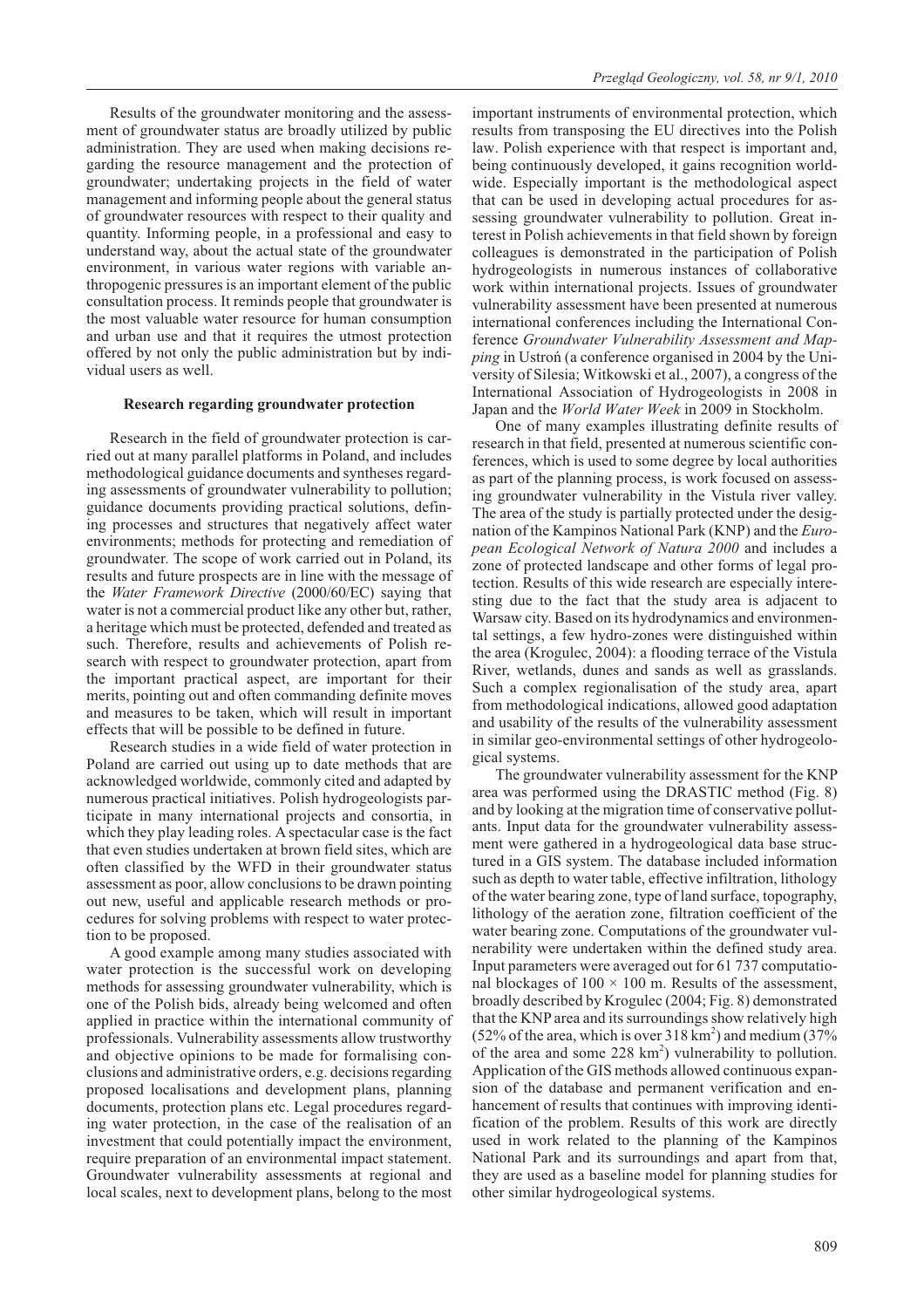

**Fig. 8.** Groundwater vulnerability map of the Vistula river valley within the Kampinos National Park (Krogulec, 2004)

The Scientific Board of the Kampinos National Park is an authority that has been established by the Ministry of the Environment. Similar boards exist in other national parks in Poland. The Board decides on the practical use of research projects carried out within the park. Some of the most usable results are those of hydrogeological character, including groundwater quality and status assessments within the Park. The Board consists of highly respected scientists representing numerous scientific disciplines associated with environmental protection, as well as people representing local authorities, the public and administration, which together constitute a unique discussion panel, debating on all issues that interfere with the natural environment of the park. Results of the groundwater vulnerability assessment have also been discussed and were acknowledged when taking numerous decisions by councils that lay within the territory of the park or adjacent to it. It is this opportunity of an open discussion between scientists and administration, that is facilitated by the Board, which allows hydrogeologists to present scientific backgrounds of specific assessments and this is an important element of work exercised by Polish hydrogeologists. The following stage of the work of the panel is undertaking discussions with local communities. This is a very commonly used method for disseminating scientific results of hydrogeological research and has been included in interdisciplinary research projects which focus not only on specific scientific tasks but also include social and economic aspects.

A different example of the direct use of these results is hydrogeological work associated with building a wastewater treatment works *Mokre Łąki* in Truskaw, abandonment of constructing a housing estate in the direct neighbourhood of the Park, replacement of the old sewage network within the Park, conclusions made with respect to a potential localisation of a landfill for Warsaw and many others.

Another important research experience was gained by developing a methodology for assessing groundwater vulnerability as a scale of service maps (Witczak, 2005) and cyclical hydrogeological maps. One of the major components of digital maps of Poland (*Hydrogeological Map of Poland 1 : 50 000*, prepared under the auspices of the

Polish Hydrogeological Survey) is preparation of a GIS layer showing the groundwater vulnerability to manmade pressures, agriculture and industry. At present, another layer is being prepared, called *the first water level layer – vulnerability and quality* which complements significant achievements of the Polish hydrogeological cartography.

Interesting results were gained with respect to groundwater protection in urban and industrial areas. Waters in these regions are often degraded or exposed to heavy degradation and despite that, they still constitute basic water resources for human consumption. For that reason these resources require effective and continuous protection. Undertaking research studies within urbanised areas is complicated due to technical difficulties (built up areas with complex water drainage and sewage networks, numerous pollution sources etc.) and environmental settings (for example localisation of towns within infiltration areas of major groundwater aquifers, locally disturbed hydrogeological conditions, specific microclimate etc.); therefore a systematic and compilatory approach for all measures is required. And in this point, apart from other hydrogeological assessments, one of the elements of such measures is the assessment of groundwater vulnerability to pollution. Usually, groundwater vulnerability maps refer to larger areas and contain all hydrogeological systems, groundwater aquifers or basin areas, where urban, industrial and areas changed due to manmade pressure often occur. In Poland and in the World, procedures for assessing the groundwater vulnerability to pollution in urbanised areas are adapted to specific hydrogeological data bases and other environmental information as well as to the type of hydrogeological unit being assessed. For urban areas, the DRASTIC system is commonly used, which can be easily modified to reflect local hydrogeological conditions of fissured bedrock and specific land use characteristics. A few selected examples portray and confirm Polish achievements in regard to assessment of groundwater vulnerability to pollution within urban and industrial areas.

A groundwater vulnerability assessment was performed for a karstic area of the middle Triassic system near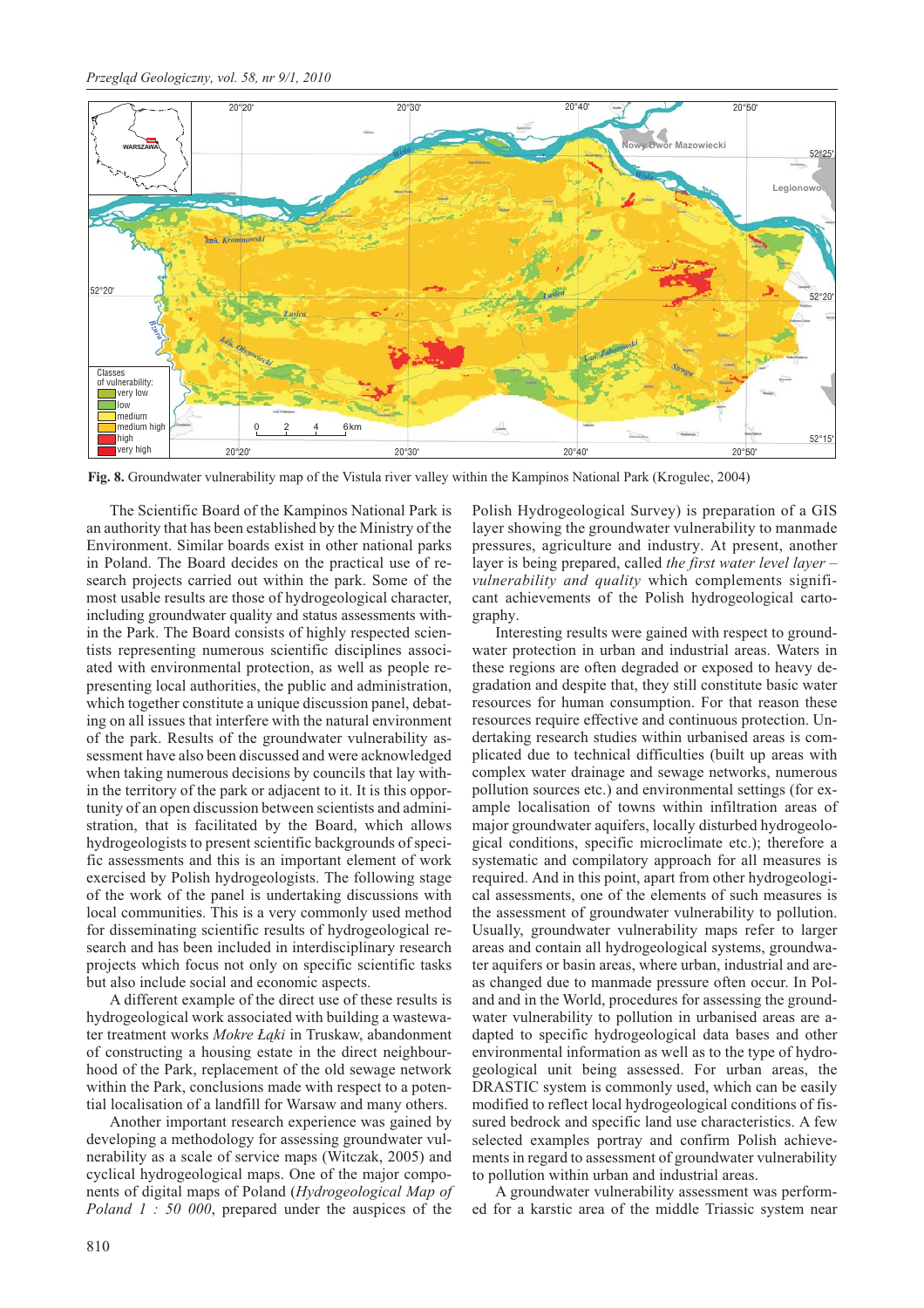Chrzanów, where ores of zinc and lead were intensively extracted (Witkowski et al., 2003). A modified DRASTIC model was used with some hydrogeological parameters: recharge by infiltration, permeability of a water bearing layer, groundwater flow velocity within the water bearing zone and its thickness. Computations were performed using a typical algorithm of the DRASTIC model; however, a broad deployment of GIS methods and results of groundwater modelling that were used for establishing input data to the model produced very good results. This allowed the applied modification to be recommended for assessing groundwater vulnerability within fissured-karstic bedrock systems.

An interesting assessment of groundwater vulnerability to pollution was undertaken for the Upper Silesian Coal District (Bukowski et al., 2006), and was later continued as part of a project financed by the EU structural funds, titled: *Developing a methodology for assessing groundwater vulnerability to pollution within areas affected by the Upper Silesian Coal District* (2009–2012). In connection to limiting the coal production in Poland, issues of mine liquidations have become more and more important. It is broadly acknowledged that groundwater resources are at risk in these areas, not only from the ground surface but also from waters gathered within mine pits. In already finalised studies, when defining specific parameters of the DRASTIC system, a distinction was made for mines that are operational and for mines that have been liquidated.

In many areas where numerous economic activities are carried out, apart from works focused on assessing groundwater status and groundwater vulnerability to pollution, other hydrogeological assessments in the form of maps are being prepared, which can be used as components of local development plans. Hydrogeological maps constitute sort of scenario maps that show different concepts of groundwater protection depending on local land use, future development plans or, for example, planned mining operations. Work on these issues is undertaken by two academic centres at the AGH in Cracow (among others: Witczak et al., 2008) and the University of Warsaw (among others: Krogulec, 2004), and constitute a novel approach to hydrogeological research in Poland and worldwide.

Another trend in interest presented by Polish hydrogeologists is associated with multidisciplinary research on ecosystems dependent on groundwater. Hydrogeologists play an important role in programmes aiming at the rehabilitation and re-naturalisation of wetland areas. A good example of such work is studies carried out within a project financed by the Norwegian Fund and by the EOG Fund, titled: *Development of the method for reconstruction of primary hydrological conditions in the Kampinos National Park in order to restrain nature degradation and improvement of biodiversity status*. One of the major tasks of the project was identification of present groundwater conditions in the background of historical changes within the hydrogeological regime. The study required building hydrodynamic and hydrogeochemical numerical models (a tool in the project that was created by the Faculty of Geology at the University of Warsaw). The model, apart from computing the water balance, allowed also determination of recharge volumes, evapotranspiration and changes in these processes resulting from different scenarios of hydrogeological conditions that occurred after incorporating into the model the following elements: the £asica river, which is

the major surface watercourse in the KNP; filling up the river; significant expansion of wetland areas and other potential changes in the surrounding environment. The defined spatial discretisation of the hydrogeological model (that was in line with a grid used for assessing groundwater vulnerability to pollution and GIS grids) allowed multiple use of modelling results.

Building a modern database in a GIS system, numerical hydrodynamic models and complex hydrogeochemical results comprise a basis for drawing conclusions regarding forecasting the future of botanical habitats, potential for regulating surface watercourses in the Park; allow researchers to analyse and draw conclusions with respect to registered and forecasted changes in soil conditions as well as changes in faunal and floral habitats. Such research is among the first in Europe and its final effect will constitute economic and social analyses of environmental effects resulting from the introduction of changes into the natural environment including water. Results of this analysis (unpublished) explicitly point out the role of hydrogeologists in studies focused on ecosystems dependent on groundwater resources, often not taken into consideration, which results in negative impacts on hydrogeological regimes (Krogulec, 2005). Results of this work presented among a broad forum of specialists indicate the priority of hydrogeological studies within multidisciplinary teams working on defining a restoration model and mitigation measures.

The small spectrum of studies presented above that were or are carried out in Poland to no extent exhausts the list of Polish achievements in that matter. It only presents examples of multivariate and complementary studies, broadly published and presented at national and international forums that are used in practice and in academic research.

#### **Evaluation of the degree of groundwater exploitation**

To meet economic and living needs, exploitation of groundwater must take into account sustaining certain needs of aquatic and terrestrial ecosystems dependent on groundwaters. According to the national and the EU law system, in the hierarchy of water users considered in water management plans, the ecosystem is at least as significant as urban needs and far more important than industry, mining, or agriculture. The *Water Framework Directive* states clear priorities for the water policy of the EU. These are stated in the Preamble: [...] *water is not an economic good as any other, but it is an inherited good, which must be protected, guarded and treated as such*.

According to the *Water Framework Directive*, the main criteria for good groundwater quantity status are ecologically sufficient river flows and groundwater levels, and sustaining stable groundwater chemistry that does not show significant anthropogenic changes and ingression of water with different chemical composition. Reaching a good status of groundwater is the target, which determines action plans and water management strategies within catchments. Evaluation of the degree of groundwater exploitation for urban and economic needs is another element of the quantity assessment. Accordingly, the major territorial units for quantitative assessments and management of groundwater are river basins, monitored for anthropogenic pressures and their influence on groundwater dynamics (Herbich, 1997, 2005; Szczepañski & Szklarczyk, 2009).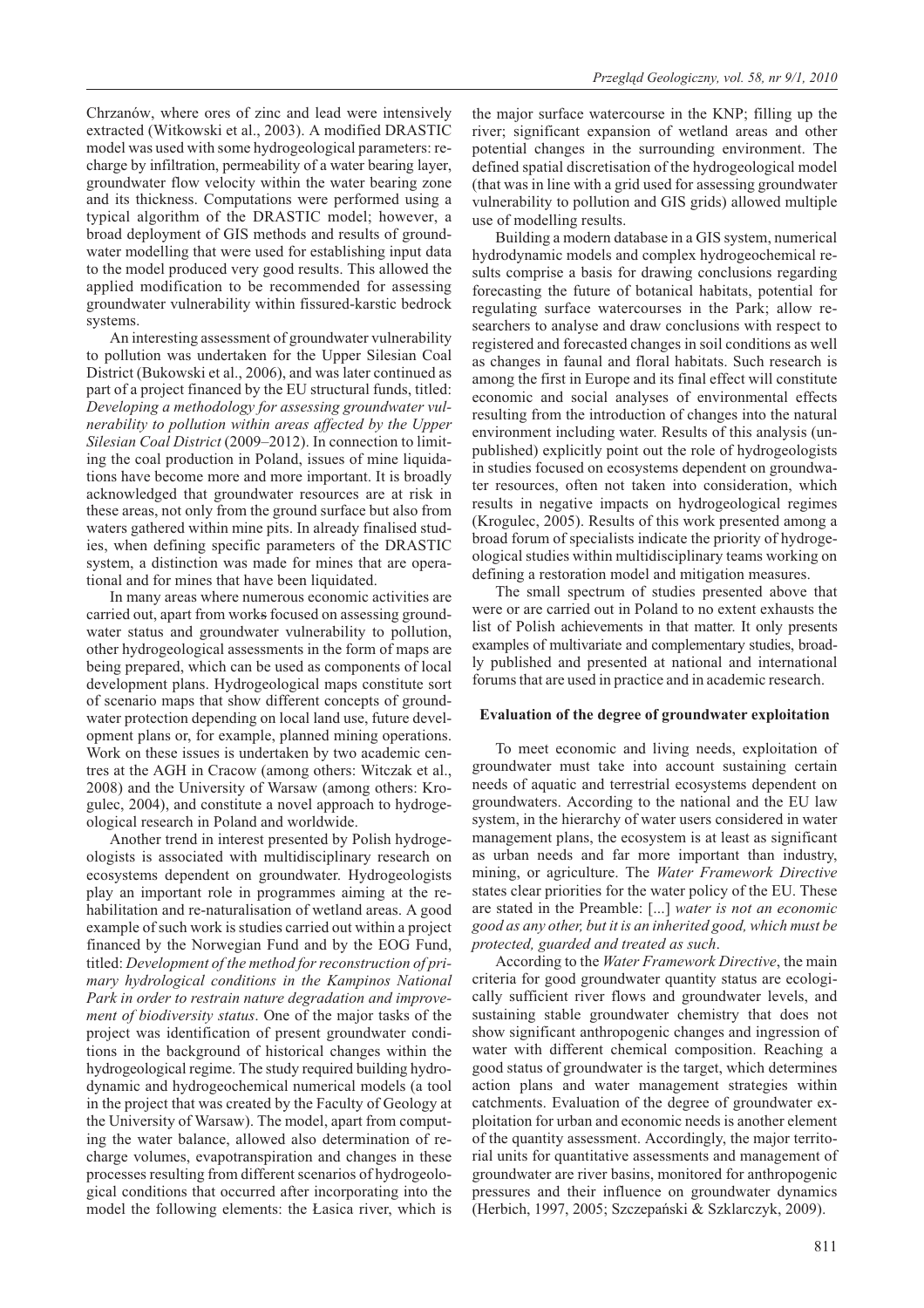The already mentioned article of the *Water Framework Directive* and its transposition into the *Water Act* (J.L. No. 129, pos. 2019 with later changes) anticipate (in special cases) a possibility for departure from the major rule of pursuing a good status of groundwater in the context of environmental goals. Those departures (derogations) concern areas of groundwater that are already in poor condition, groundwater in good condition but already under potential anthropogenic influence that shows a delayed reaction (Szczepañski, 1999; Kania & Witczak, 2007; Kmiecik et al., 2007), or related to areas of current projects (Szczepiñski & Stachowicz, 2007). Derogations must be motivated, without doubts, by technical and economic factors (e.g. failure to meet the deadline for reaching a good status of degraded groundwater or avoiding their degradation by applying financial resources and technical actions), social factors (e.g. no possibility for creating an alternative water supply for people than the one responsible for degradation of the environment), or strategic (e.g. the need for ensuring national energy security). There is also an issue of compensation measures, on local and regional scales, that will guarantee sustainability or stimulation of endangered ecosystems. The above note is also valid when analysing the degree of groundwater use. Investigating anthropogenic threats to groundwater and ecosystems dependent on them is a multidisciplinary field of research that has a rich literature, the review of which is beyond the scope of this paper.

The requirements for the EU admission, effective since 2003, constitute more precise and developed regulations that have been effective in the national legal system since the early 1990s. The *Geological and Mining Act* of 1994 (J.L. No. 27, pos. 96 with later changes), together with executive regulations (J.L. No. 201, pos. 1673), according to the superior rule of sustainable development that respects rational water needs and protection of the natural environment, defines groundwater disposable resources within a balancing unit as the amount of water available for abstraction dependent on two factors, i.e. hydrogeological settings and requirements of the environment. That general rule was developed in methodological guidebooks (Paczyñski et al., 1996). Guidelines compiled in the textbooks were later further developed, especially during work of the Commission of Hydrogeological Documentations by the Minister of the Environment that evaluated documentations regarding the assessment of groundwater disposable resources within balancing units. Work by the Commission and investigations led, among others, by members of the Commission, resulted in developing procedures for evaluation of groundwater disposable resources respecting needs of surface waters and regional criteria for the degree of acceptable changes in hydrogeological balance and in piezometric water levels in response to forecasted groundwater exploitation. These procedures were further developed in a period of time when national regulations had to be adapted to EU legislation (among others Herbich, 1997, 1999; Kania et al., 2009; Szczepañska et al., 2009; Szczepañski & Szklarczyk, 2009).

Analysis of the degree of groundwater disposable resources available for exploitation is the basis for preparing regional strategies for water usage within a water region and reception basins. These documents are fundamental for issuing permits for, among others, groundwater uptake (Tyszewski et al., 2008).

Groundwater disposable resources are estimated based on investigations and studies undertaken according to a project of geological work that includes detailed recognition of geological setting, hydrogeological properties, water circulation, renewability, potential treats, and quality of groundwater defined within usable water-bearing levels of a balancing unit. These estimations are also based on groundwater modelling for evaluating groundwater availability for urban, industrial and agricultural needs taking into consideration environmental protection, interactions with surface watercourses and preservation of good groundwater quality. In 2009, the total area of documented disposable groundwater resources, assessed in line with regulations stated in the *Geological and Mining Act*, constituted 44% of the total area of the country.

In a situation where only part of the country was assessed for disposable groundwater resources, there was an urgent need for completing the recognition of the national groundwater reserves. In areas lacking documented hydrogeological resources, so called prospected groundwater resources were estimated using simplified hydrogeological methods, based on information collected in hydraulically connected surface waters (Herbich, 2005).

Groundwater disposable resources and groundwater prospected resources compared with information regarding the actual groundwater abstraction are the basis for determination of the amount of groundwater reserves available for additional exploitation (Tab. 1).

The degree of groundwater usage available for exploitation (*DZ*) within balancing units was described by an index  $\alpha$ , and takes into account groundwater uptake  $(UP)$ from groundwater wells that require legal permits for collective, industrial and agricultural water supplies as well as drainage wells excluding groundwater supplies for individual users at homes and farms, which do not require formal registration:

$$
\alpha = \frac{UP}{DZ} \cdot 100\%.
$$

Groundwater usage and changes in groundwater abstraction rates as well the structure of groundwater use over 1990–2005 was broadly researched under the leadership of the Polish Geological Institute, commissioned by the Ministry of the Environment.

The national groundwater balance, estimated taking into account the amount of the national groundwater abstraction volume for 2008, shows the reserves being at 80% of the average long term groundwater resources available for exploitation (Fig. 9).

The basic balancing unit for estimating the groundwater reserves is a water region that is designated with respect to river catchments that are controlled at river gauging stations, location of hydrogeological structures and anthropogenic groundwater drainage structures of regional importance, as well as river basins managed by Regional Water Management Agencies. There are 646 such water regions of an average area of 300  $\text{km}^2$  to 700  $\text{km}^2$ , established throughout the country.

The  $\alpha$  index and its presentation on a map (Tab. 2 and Fig. 10) are updated once a year.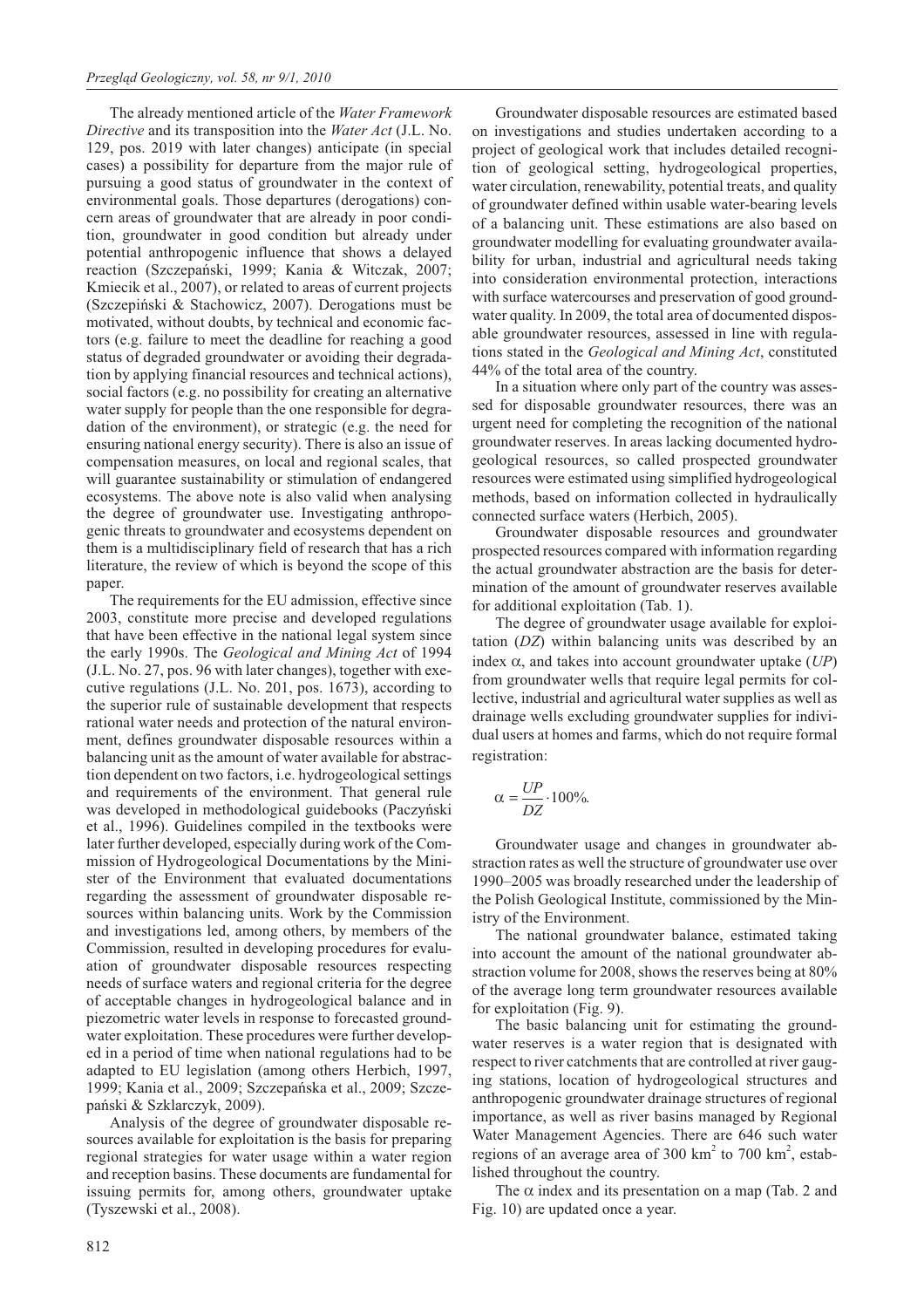| <b>RWMA</b><br>Location | <b>RWMA</b><br>area<br>[km <sup>2</sup> ] | <b>Disposable resources</b><br>ZD<br>$[m^3/d]$ | <b>Prospected resources</b><br>ZP<br>$[m^3/d]$ | Resources available<br>for exploitation<br>$DZ (DZ = ZD + ZP)$<br>$[m^3/d]$ |
|-------------------------|-------------------------------------------|------------------------------------------------|------------------------------------------------|-----------------------------------------------------------------------------|
|                         | $\overline{2}$                            | 3                                              | 4                                              |                                                                             |
| Gdańsk                  | 35 083.5                                  | 2 130 145                                      | 1769329                                        | 3 899 474                                                                   |
| Gliwice                 | 7 7 9 6.8                                 | 438 858                                        | 1 022 000                                      | 1460858                                                                     |
| Kraków                  | 43 702.9                                  | 936 465                                        | 3 847 600                                      | 4 784 065                                                                   |
| Poznań                  | 54 479.9                                  | 1 297 352                                      | 5 829 600                                      | 7 126 952                                                                   |
| Szczecin                | 20 4 20.4                                 | 2 677 860                                      | 25 273                                         | 2 703 133                                                                   |
| Warszawa                | 111 448.8                                 | 5 5 0 4 2 8 1                                  | 7 036 400                                      | 12 540 682                                                                  |
| Wrocław                 | 39 538.8                                  | 2 0 3 7 3 0 1                                  | 2 857 000                                      | 4 894 301                                                                   |
| The whole country       | 312 471.1                                 | 15 022 263                                     | 22 387 202                                     | 37 409 465                                                                  |

**Table 1. Groundwater resources available for abstraction (the total of disposable and prospected resources) within river basin units managed by Regional Water Management Agencies (RWMA), according to the situation on February 28th, 2009 (Polish Hydrogeological Survey unpublished materials)**



**Fig. 9.** The groundwater budget and water management balance in Poland; **UK –** groundwater withdrawal for needs of population (for water-line system supply – water with drawal intakes); **UP** – groundwater extraction for industrial production; **UO** – main drainage and building constructions; **U** – overall groundwater withdrawal for needs of the national economy and population; **ZD** – available groundwater resources; **ZW** – volume of free groundwater within the useful aquifers; **IP** – long term annual average rate of the overall recharge of groundwater; **P** – long term annual precipitation; **QG** – groundwater outflow; **SQ** – long term annual average rate of the overall outflow  $(**SQ** = 54.8 \times 10<sup>9</sup> \text{ m}^3/\text{year})$ ; **ETD** – evapotranspiration from the groundwater

**Table 2. The degree of groundwater usage in Poland in 2009 (Polish Hydrogeological Survey unpublished materials***)*

| <b>Index value</b>    | <b>Amount of</b><br>groundwater reserves | Area of the country<br>[%] |      |
|-----------------------|------------------------------------------|----------------------------|------|
| $\alpha \leq 15$      | very high                                | 72.8                       |      |
| $15 < \alpha \leq 30$ | high                                     | 18.2                       | 91.0 |
| $30 < \alpha \le 60$  | medium                                   | 5.7                        |      |
| $60 < \alpha \leq 75$ | 10w                                      | 0.7                        |      |
| $75 < \alpha \leq 90$ | very low                                 | 1.2                        |      |
| $90 < \alpha \le 100$ | endangered with no reserves              | 0.1                        |      |
| $\alpha$ > 100        | no reserves $=$ deficit                  |                            | 14   |

## **Contribution of the Polish scientific community to solving new practical problems in hydrogeology (didactics)**

The dynamic development of economy requires many practical problems to be solved including many hydrogeological problems. Therefore, the practice is a simulator for academic research and then the academic progress provides for the economic growth of the country.

The phrase *hydrogeology* was first introduced into the Polish language over 100 years ago. It was N.I. Krisztafowicz that used this phrase for the first time when describing the groundwater occurrence in the vicinity of Lublin city (Kleczkowski & Sadurski, 1999). The first hydrogeological reports were created in Poland in the times before Polish independence. Starting from the times between the two wars, and then in the post second world war period, a very fast development of research centres, academic centres and the private sector working in the field of hydrogeology occurred.

The major academic centres in Poland where modern hydrogeology has been developing include Warsaw, Cracow, Wroc³aw, Poznañ and Sosnowiec. Hydrogeological aspects have been the subject of work and academic research at universities that do not directly promote hydrogeology, such as Toruń, Gdańsk or Łódź. Apart from academic centres, the biggest scientific potential with regard to hydrogeology has always been gathered in the Polish Geological Institute and its numerous local branches.

The activity of academic centres including promoting new human resources, organising training and consultations, advising and disseminating hydrogeological knowledge in the form of publications, organising scientific conferences support hydrogeological practitioners.

At present hydrogeologists can gain their scientific degrees at five universities in Poland, i.e. at the University of Warsaw, the AGH-UST in Cracow, the University of Silesia, the University of Wrocław and at the University of Adam Mickiewicz in Poznañ. Didactical training in the scope of hydrogeology includes courses at bachelor, master and Ph.D. levels as well as post diploma courses. Based on very scarce data it is estimated that since the 1950s some 2700 students have graduated from hydrogeological courses. The leading institutions promoting hydrogeological professionals are the AGH University of Science and Technology and Universities in Warsaw and Wrocław.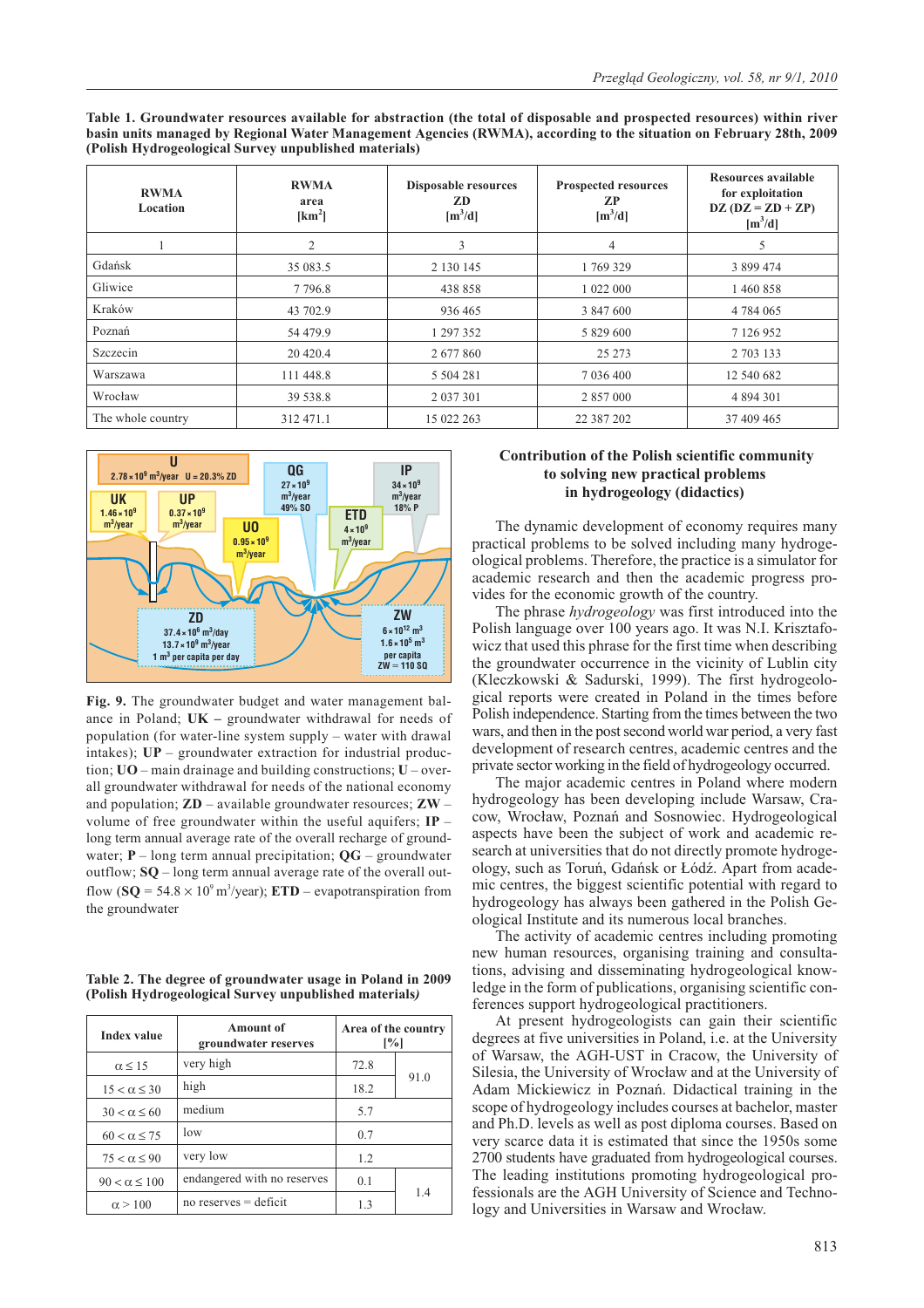The oldest academic centre in Poland teaching hydrogeology is the Faculty of Geology at the University of Warsaw, where the Department of Hydrogeology was created in 1952 and it will be celebrating its 60th anniversary soon. With time, the requirement for specialists in this field increased and other academic centres were created which resulted in a regularly increasing number of hydrogeology graduates. At present some 120 students graduate every year with a degree in hydrogeology in the above five academic centres.

The importance and dynamic development of hydrogeological research in Poland is also reflected in the number of graduates with the third level education degree. Nearly 160 doctors have successfully defended their theses in the above-listed academic centres. The leading role in that aspect is played by the AGH-UST in Cracow and the University of Warsaw where some 74% of all Ph.D. studies have been undertaken. Apart from the aforementioned institutions, Ph.D. studies in hydrogeology have been undertaken also in the Polish Geological Institute and the Polish Academy of Sciences.

Apart from master and Ph.D. courses, important elements of dissemination of hydrogeological knowledge are post diploma courses. Such studies are an offer of the scientific community to hydrogeological practitioners and local and non-governmental administration which are responsible for solving problems of a geological nature. Examples of issues that are most often the subject of post diploma courses regarding hydrogeology are themes of courses carried out since 1975 by the Faculty of Geology at the University of Warsaw: *Modern methods for hydrogeological assessments; Modelling methods in hydrogeological assessments; Hydrogeology and groundwater protection*.

Hydrogeological diplomas from courses run by numerous didactical centres in Poland that specialise in hydrogeological research have been obtained by over 150 people. Graduates of these courses have received a wide spectrum of new information regarding current methods of groundwater assessments, they have broadened their knowledge with new techniques of data interpretation and received new research tools helping to resolve numerous practical problems regarding the general groundwater management.

An important element of integration between academics and hydrogeological practitioners are numerous



**Fig. 10.** Map presenting the degree of groundwater exploitation of disposable groundwater resources (PHS unpublished materials)